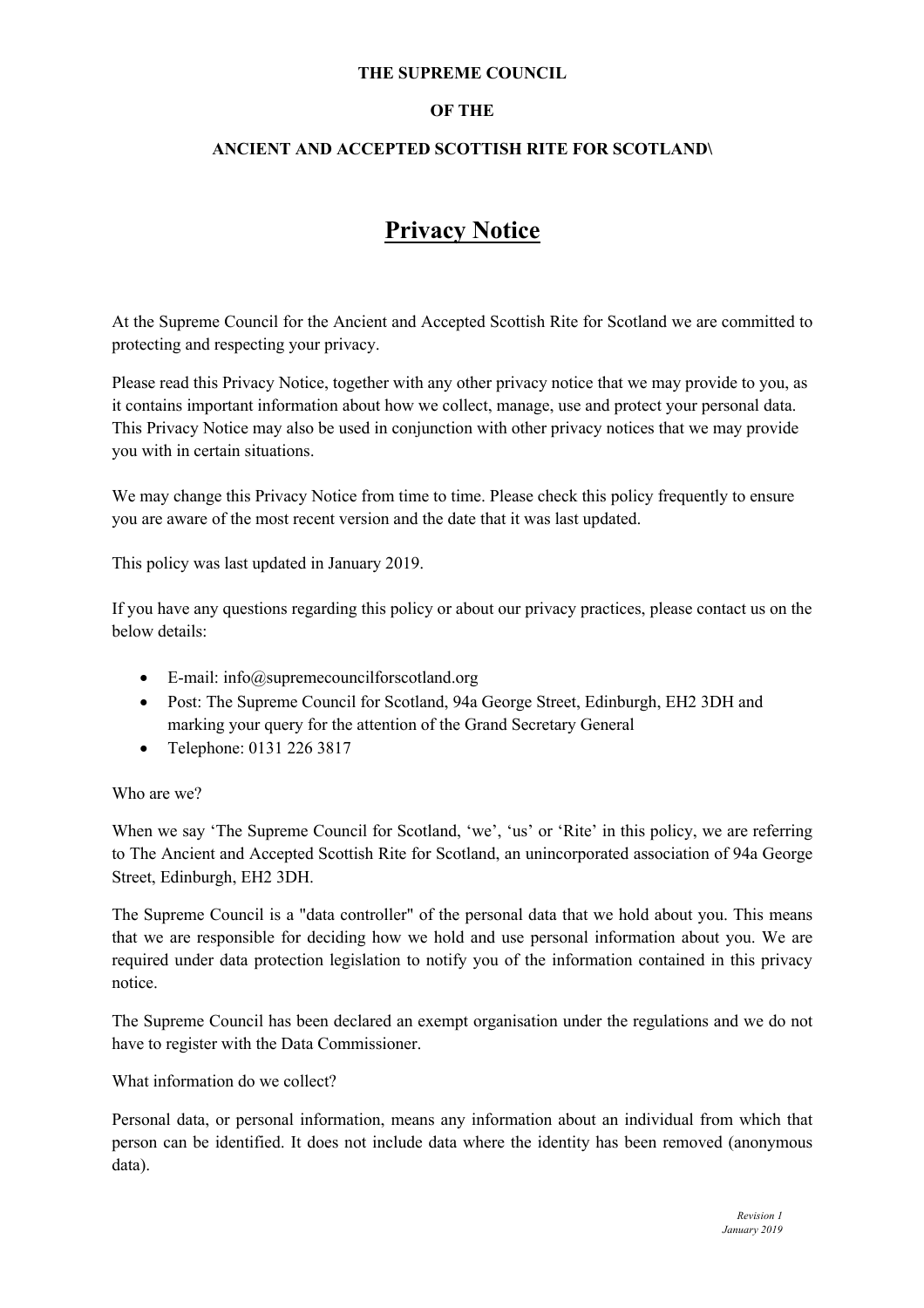We may collect, use, store and transfer different kinds of personal data about you. What information we collect will depend on your interactions with us, for example, whether you are a member of the craft, a member of the Rite, a customer, an applicant, a supplier, an individual submitting an enquiry to us or a website user.

However, we have grouped together the types of information that we may collect from you as follows:

- Identity Data including name, date of birth, occupation, nationality;
- Contact Data including home address, business address, email address, phone numbers;
- Financial Data including bank account details, payment card details;
- Transaction Data including details about payments to and from you;
- Membership Data including application information, term of membership, membership history, renewal information, degree, age when initiated, mother Lodge details, details of any other Lodges, Chapters or Councils to which you belong, whether you are an office bearer, if you have sponsored a fellow member, disciplinary information, event attendance, preferences, feedback and survey responses;
- Communications Data including your preferences in receiving communications from us;
- Technical Data including the Internet protocol (IP) address used to connect your computer to the Internet, your login information, browser type and version, time zone setting, browser plug-in types and versions, operating system and platform;
- Usage Data including the full Uniform Resource Locators (URL) clickstream to, through and from our site (including date and time), page response times, download errors, length of visits to certain pages, page interaction information (such as scrolling, clicks, and mouse-overs), and methods used to browse away from the page and any phone number used to call us.

#### Special Categories of Personal Data

We may also collect, store and use information about:

- your belief in a Supreme Being and The Holy Trinity as part of the membership process; and
- your criminal history.

How do we collect your information?

- Information you give us. You may give us such information directly by applying to become a member, becoming a member, completing forms, corresponding or speaking with us by phone, email, letter, at an event or otherwise, submitting a query, visiting our website, purchasing a product from us, providing us with feedback about a product, requesting that we provide you with services / communications, when you apply for a vacancy or when we appoint you as a service provider.
- Information we collect about you.
	- o When you visit our website and receive e-mails from us we may automatically collect technical information about your equipment, browsing actions and patterns. We collect this by using cookies.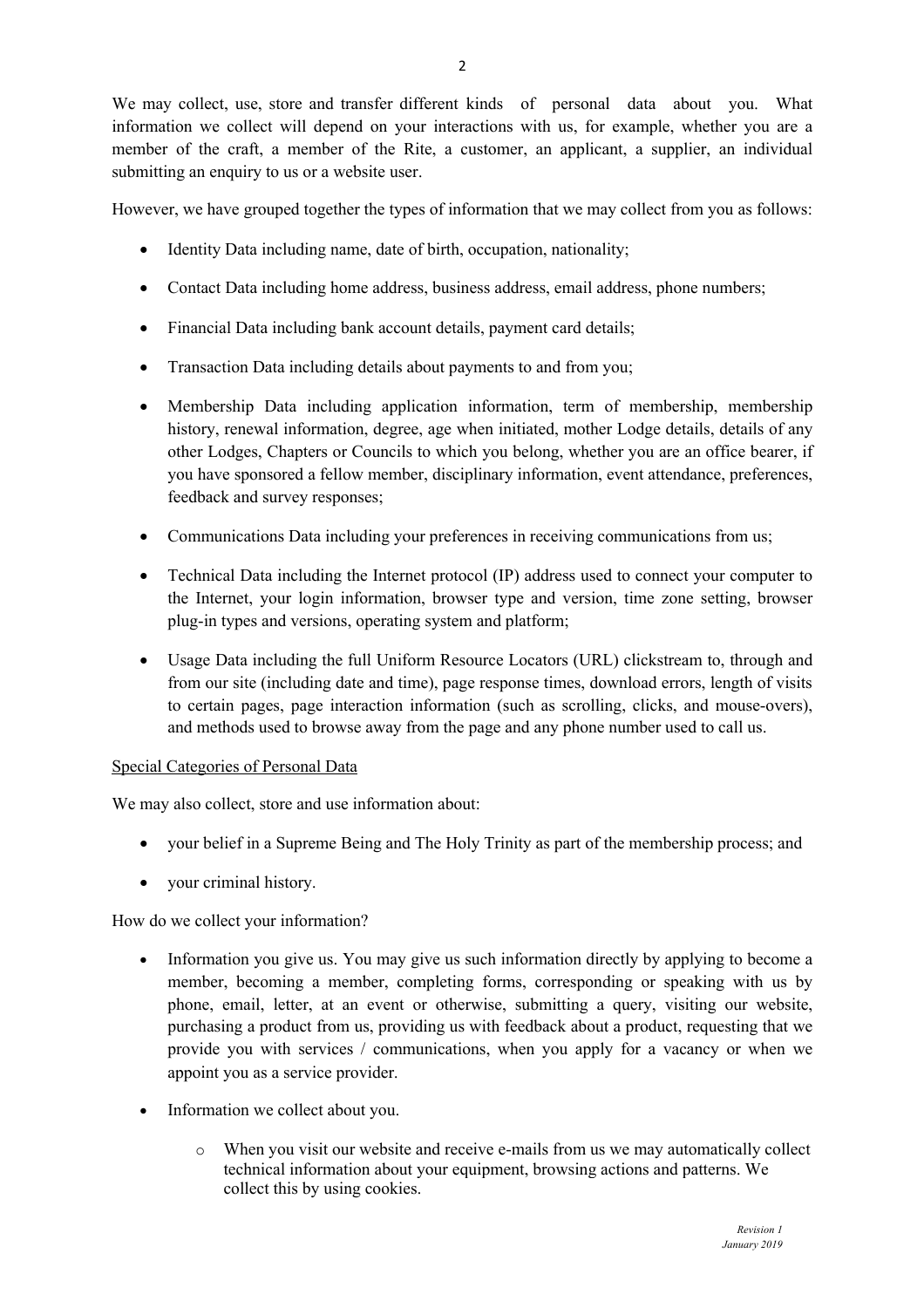- o Information provided by cookies.
	- § Cookies are used to improve your experience while visiting our website. Where applicable this website uses a cookie control system allowing you on your first visit to the website to allow or disallow the use of cookies on your

computer/device. This complies with legislation requirements for websites to obtain explicit consent from you before leaving behind or reading files such as cookies on your computer/device.

- § Cookies are small files saved to the user's hard drive that track, save and store information about the user's interactions and usage of the website. This allows our website, through its server, to provide users with a tailored experience.
- § If you wish to prevent the use and saving of cookies from this website on to your computer's hard drive you should take necessary steps within web browser's security settings to block all cookies from our website.
- § Our website uses tracking software to monitor its visitors to better understand how you use it. This software is provided by Google Analytics which uses cookies to track visitor usage. The software will save a cookie to the user's hard drive in order to track and monitor engagement and usage of the Website, but will not store, save or collect personal information. You can read Google's privacy policy here for further information.
- Other cookies may be stored on your hard drive by external vendors when our website uses referral programs, sponsored links or adverts. Such cookies are used for conversion and referral tracking and typically expire after 30 days, though some may take longer.
- **•** If you would like further information about cookies and how they are used, you can visit http://www.allaboutcookies.org/.
- o When we e-mail you, such e-mails may contain tracking facilities. Activity is tracked and stored in a database for future analysis and evaluation. Such tracked activity may include but is not restricted to: the opening of emails, forwarding of emails, the clicking of links within the email content, times, dates and frequency of activity.
- Information we receive about you from other sources.
	- $\circ$  If you are a member, of the Rite we may receive information about you from your Mother Lodge, Provincial or District Grand Lodge and from other Masonic Orders and/or jurisdictions, including through annual returns and quarterly returns or in the event of a disciplinary matter.
	- o We may receive information about you if you use any of the other websites we operate or the other services that we provide. In this case we will have informed you when we collected that data that it may be shared internally and combined with data collected on this site.
	- o We also work with third parties (including, for example, business partners, subcontractors in technical, payment and delivery services, advertising networks, analytics providers, search information providers, credit reference agencies) and may receive information about you from them.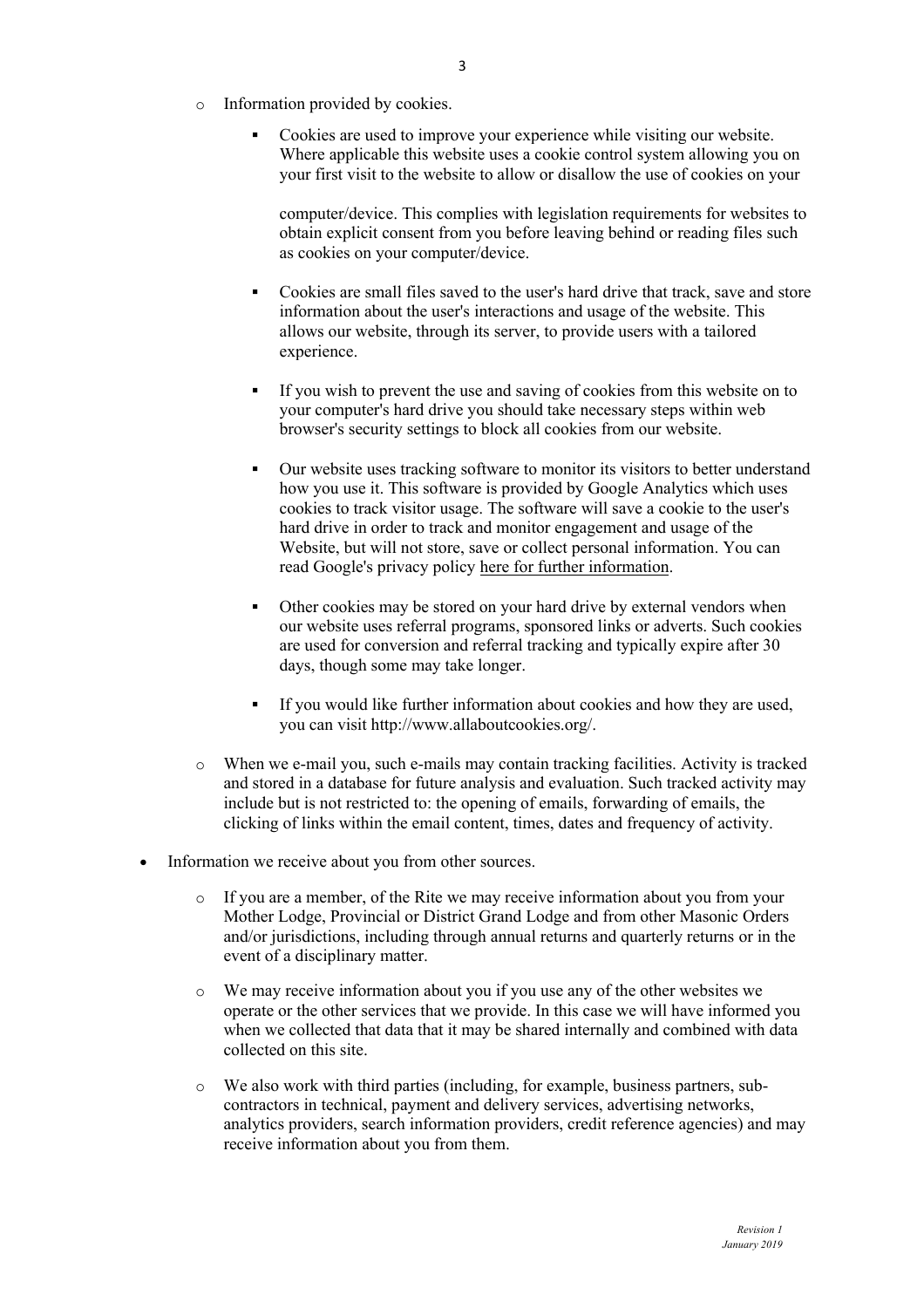- o We may receive information if you have provided permission to other organisations to share it with us. Before providing permission to such third party organisations to share your personal data, you should check their privacy notices carefully.
- $\circ$  We may take information from publically available sources (where possible) to keep your information up to date, for example, from the Post Office's National Change of Address Database.

How we might use your information?

We use information held about you in the following ways:

- To consider your application for membership
- To manage and administer our relationship with you
- To perform our supervisory role in respect of Sovereign Chapters & Sovereign Council of which you are a member.
- To maintain our own accounts and records, including details of the current and historical membership of Chapters and Councils within and outwith Scotland
- To provide you with information about our news, events, activities, appeals and services (including where you have subscribed to our newsletter)
- To carry out our obligations arising from any contracts entered into between you and us
- For disciplinary purposes
- To respond to your requests
- To process and administer your request for any form of grant
- To improve our level of service
- To seek your views on our products and services, to notify you about changes to our service and notify you of new products and services
- To consider your application for employment or voluntary service
- For administrative and quality assurance purposes
- For the purposes of the establishment, exercise or defence of legal claims
- To ensure that content from our website is presented in the most effective manner for you and for your computer
- To administer our site and for internal operations, including troubleshooting, data analysis, testing, research, statistical and survey purposes
- To allow you to participate in interactive features of our service, when you choose to do so as part of our efforts to keep our site safe and secure
- Information we receive from other sources. We may combine this information with information you give to us and information we collect about you. We may us this information and the combined information for the purposes set out above (depending on the types of information we receive).

#### Communications with you

We may text or e-mail you to provide you with information about our activities and services supplied by us. You can un-subscribe at any time through an automated system. This process is detailed at the footer of each email or text. If an automated un-subscription system is unavailable clear instructions on how to un-subscribe will be detailed instead.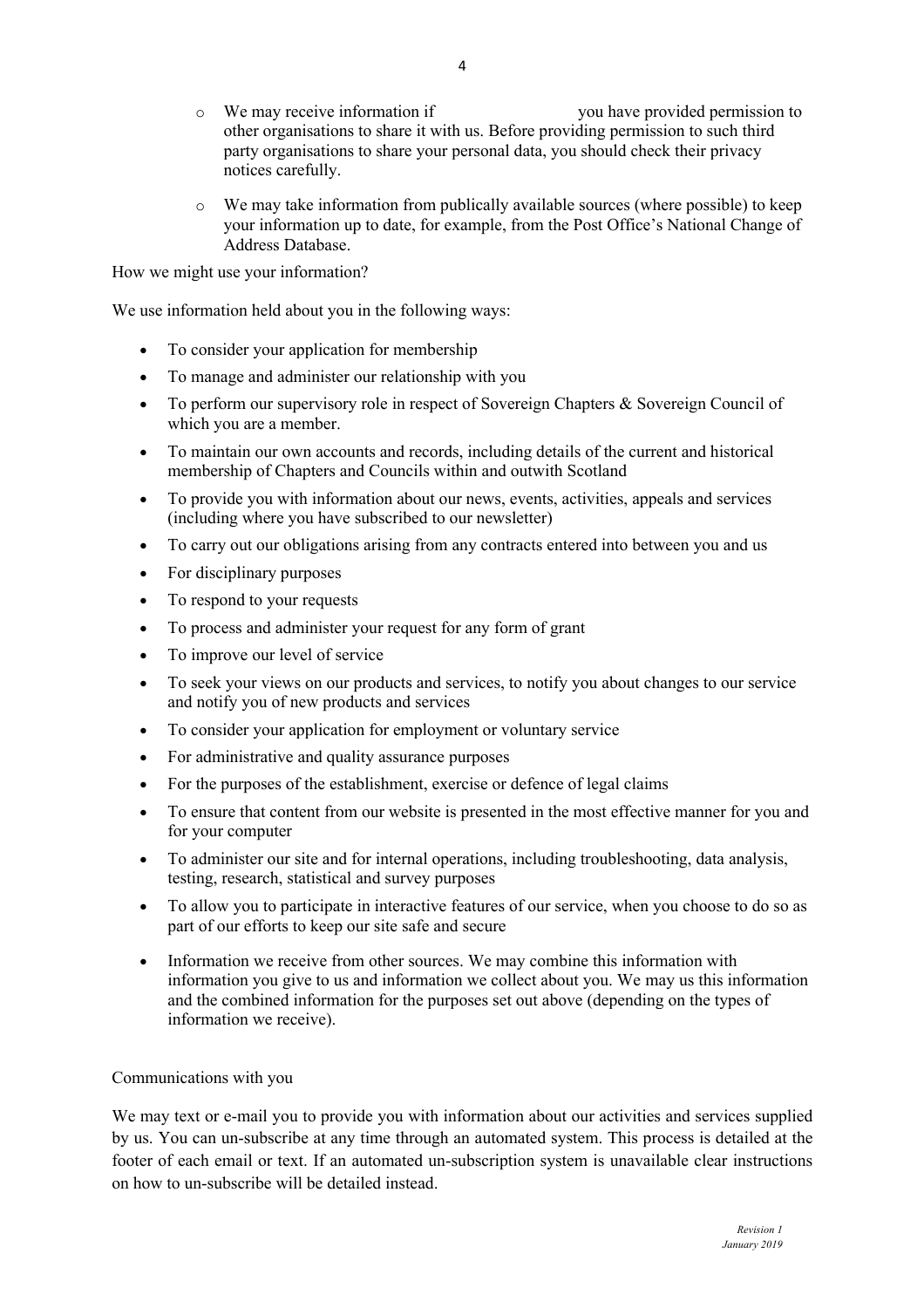We may occasionally call you to provide you with information about our activities or provide you with information about services supplied by us. You may unsubscribe to calls by instructing the person calling you or by contacting us at any time on the details set out in the 'Contact Us' section of this notice.

We may also communicate with your through postal marketing when it is in our legitimate interests to do this and when these interests do not override your rights. Those legitimate interests include providing you with information on our services and other activities and those of other carefully selected organisations. You have the right to contact us at any time and opt-out of receiving postal communications.

## Profiling

We may use profiling and screening methods to produce relevant communications and provide you with a better experience.

To do this we may use additional external sources of data to increase and enhance the information we hold about you. This may include obtaining details of changes of address and other contact details.

If you do not wish for your information to be used in this manner, or have any queries about how we use your information, you can contact us on the details provided in the 'Contact us' section of this notice.

What is our legal basis for using your information?

There are a number of lawful reasons for us to process your personal data.

One of these is called 'legitimate interest' and means that we can process your personal data if (i) we have a genuine and legitimate reason; and (ii) are not harming any of your rights and interests.

We will use your personal data for the purposes of the administration of the Supreme Council for Scotland as the head office of the Ancient and Accepted Scottish Rite for Scotland, to exercise the Supreme Council's supervisory role over Provincial, daughter Sovereign Chapters and Sovereign Councils and, to give you the most appropriate information and services, to provide you with the best experience when dealing with us and for the purposes set out in the How we might use your information section of this notice.

Whenever we process your personal data for our legitimate interests, we will consider and balance any potential impact on you and your rights under data protection law.

Other legal bases that we will rely on include the following:

- If you enter into a contract with us, we may process your personal data in order to fulfil our contract with you.
- If we are providing you with promotional e-mail communications, we will do so with your consent. You can ask us not to send such e-mail communications with you at any time by using the details below in the 'Contact Us' section.
- Where we are required to comply with our legal obligations, or to establish and defend our legal rights, or to prevent and detect crimes such as fraud.

Sometimes your personal data may be used for statistical purposes, but only in a form that no longer identifies you, or for historical purposes.

How long will we hold your information for?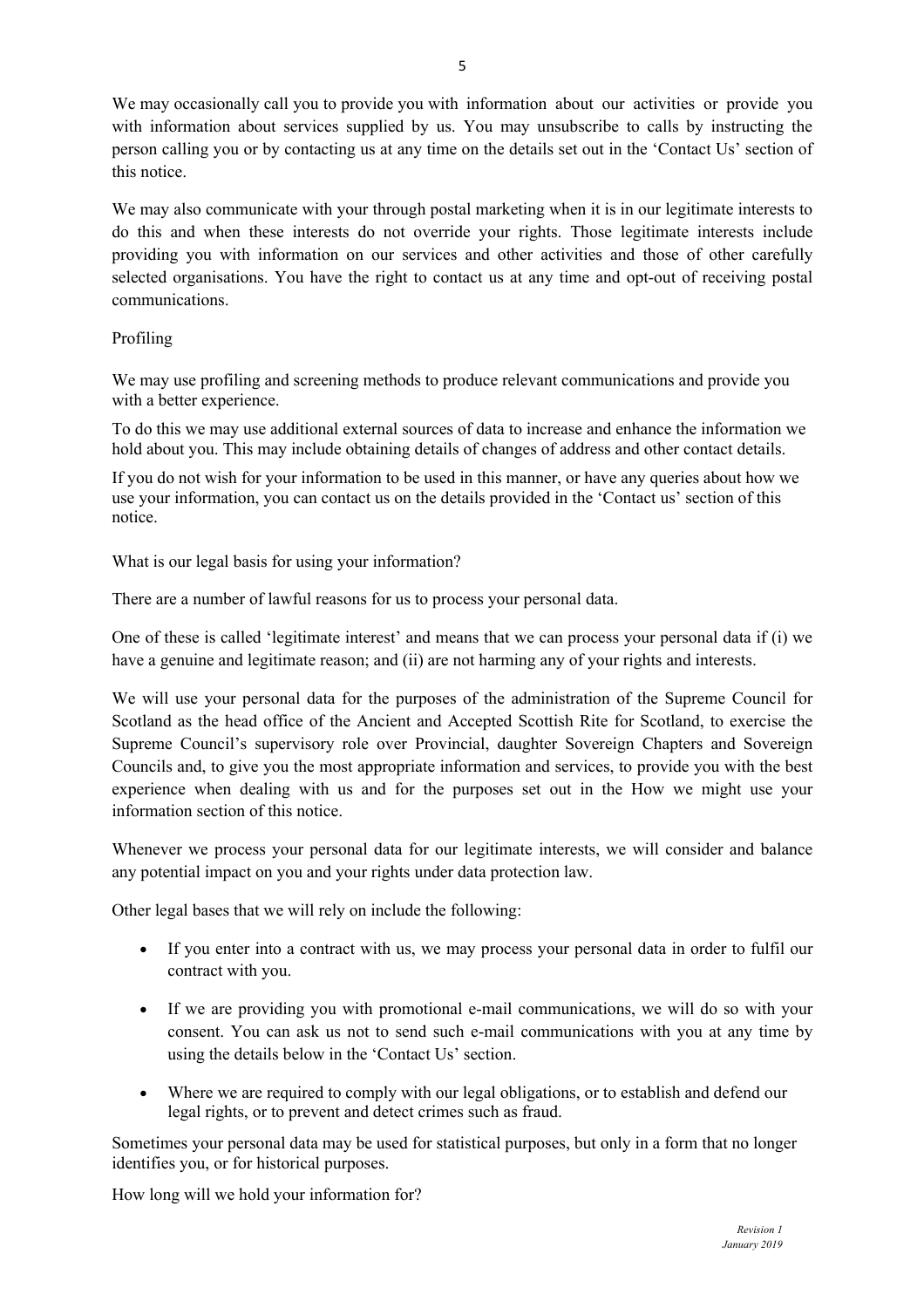We will hold your personal data on our systems for as long as is necessary to fulfil the purposes that we collected it for.

By law, we are required to retain certain information for a prescribed period of time. In circumstances where there are no such legal requirements, to determine the appropriate retention period, we will consider the amount, nature and sensitivity of the personal data, the potential risk of harm from unauthorised use or disclosure of your personal data, the purposes for which we are processing your personal data and whether we can achieve those purposes through other means.

Therefore, some information may be kept for more or less time depending on how long we reasonably feel it is required for.

We review our retention periods for personal data on a regular basis.

In some circumstances we may anonymise your personal data (so that it can no longer be associated with you) for research or statistical purposes in which case we may use this information indefinitely without further notice to you.

If you ask us to delete your information in accordance with your rights set out below, we will retain basic information on a suppression list to record your request and to avoid sending you unwanted materials in the future.

Who we might share your information with.

We will NOT sell your personal data to any third parties.

We may share your information with selected third parties including:

- Provinces, daughter Sovereign Chapters and Sovereign Councils and other Masonic Orders and/or jurisdictions of which you are a member.
- When we use other companies to provide services on our behalf, e.g. answering questions about services, sending mail and emails, and when using auditors or other professional advisors.
- Business partners, suppliers and sub-contractors for the performance of any contract we enter into with them or you.
- Analytics and search engine providers that assist us in the improvement and optimisation of our site.
- IT service providers.
- If we run an event in partnership with other named organisations your details may need to be shared. We will be very clear what will happen to your data when you register.

We may disclose your personal information to third parties to:

- Comply with any court order or other legal obligation or when data is requested by our regulators or by government agencies or law enforcement agencies;
- Enforce or apply our terms of use and any other agreements;
- In the establishment, exercise or defence of any legal claims;
- Protect the rights, property, or safety of us, our employees or others. This may include exchanging information with other companies and organisations for the purposes of fraud protection and credit risk reduction.

International transfers of personal data

The data that we collect from you may be transferred to, and stored at, a destination outside the European Economic Area ("EEA") for the purposes described in this policy. It may also be processed by staff operating outside the EEA who work for us or for one of our suppliers. Such staff may be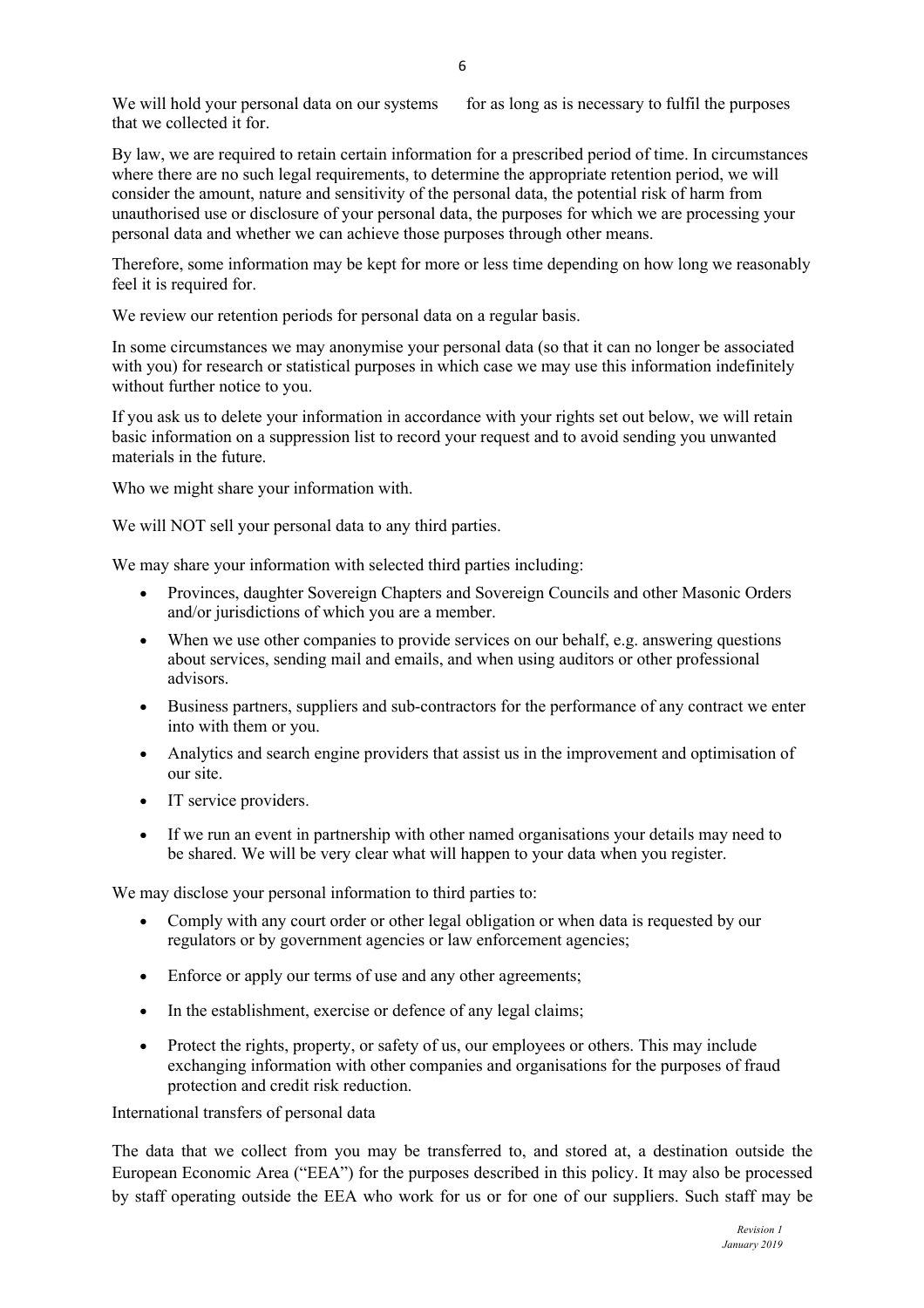engaged in, among other things, the processing of your payment details and the provision of support services. By submitting your personal data, you agree to this transfer, storing or processing.

If we do this, your personal information will continue to be subject to one or more appropriate safeguards set out in the law, for example we may use model contracts in a form approved by regulators. We will take all steps reasonably necessary to ensure that your data is treated securely and in accordance with this privacy policy.

# If you fail to provide personal data

If you do not provide us with all of the personal information that we need, this may affect our ability to offer you membership, products, services or benefits. If this is the case, we will notify you at the time.

# Your rights

You have a number of rights. If you would like to exercise any of these rights, please contact us using the details set out below in the 'Contact Us' section. If you exercise any of these rights we may ask for proof of identity and sufficient information about your interactions with us so that we can locate your personal information. If we agree that we are obliged to provide personal information to you (or someone else on your behalf), we will provide it to you or them free of charge except in exceptional circumstances.

If you wish to raise a complaint in relation to our processing of your personal data, you can contact the Grand Secretary General at the contact details provided at the end of this privacy notice. You also have the right to lodge a complaint with the data protection regulator, the Information Commissioner's Office, if you have concerns about how we use your personal information. You can contact the Information Commissioner's Office at: https://ico.org.uk/global/contact-us/.

Your rights include:

- Right of access to your personal information. This means you have the right to transparency over how we use your data and to make a subject access request;
- Right to request correction of the personal information that we hold about you. This enables you to have any incomplete or inaccurate information we hold about you corrected;
- Right to request erasure of your personal information. This enables you to ask us to delete or remove personal information where there is no good reason for us continuing to process it. You also have the right to ask us to stop processing personal information where we are relying on a legitimate interest and there is something about your particular situation which makes you want to object to processing on this ground;
- Request the restriction of processing of your personal information. This enables you to ask us to suspend the processing of personal information about you, for example if you want us to establish its accuracy or the reason for processing it;
- a right to object to (i) processing based on our legitimate interests; (ii) processing of your information for direct marketing purposes; and (iii) automated decision making and profiling;
- a right to request the transfer of your personal information to another party; and
- a right to claim compensation for material or non-material damage caused if we breach the data protection rules.